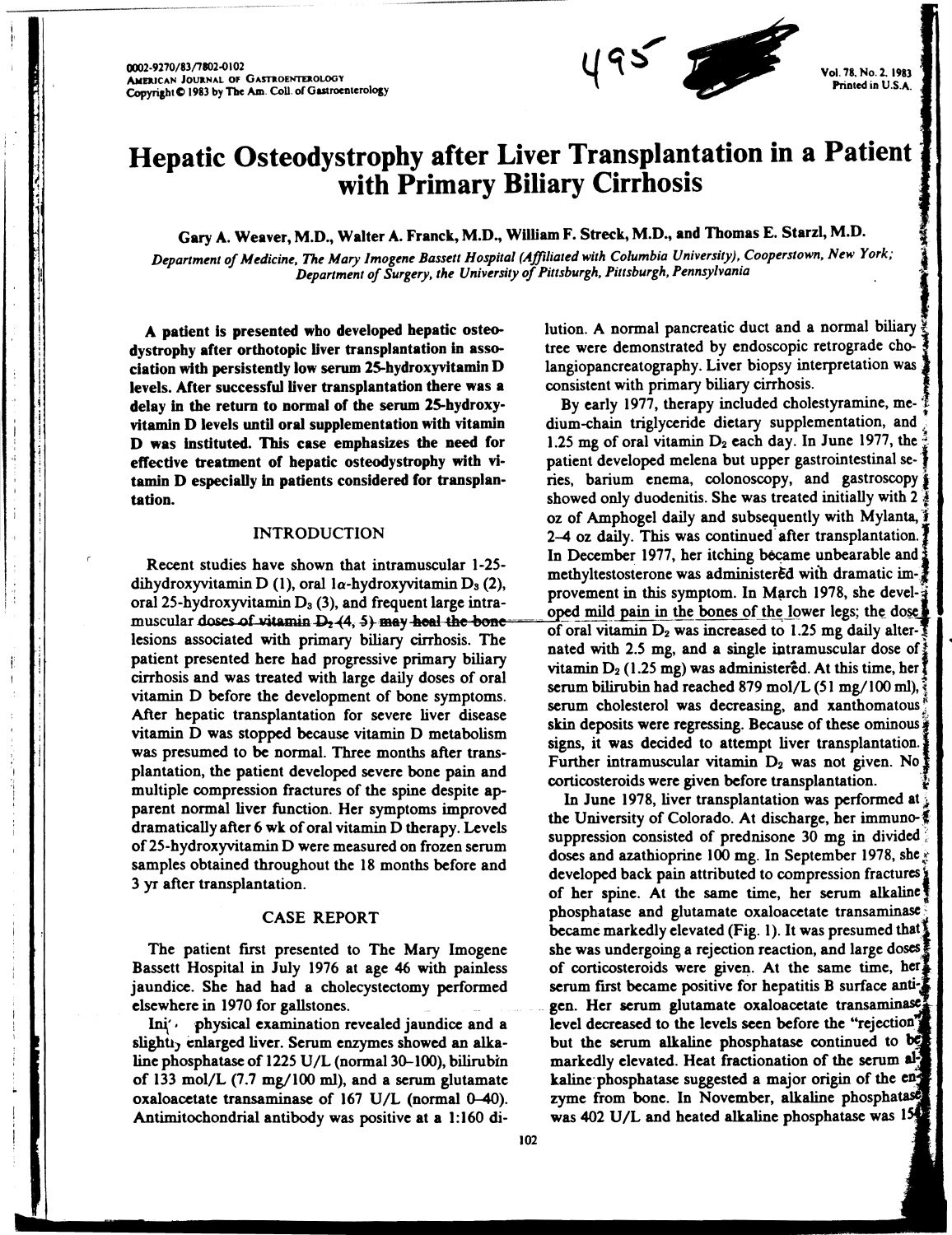# *February 1983* HEPATIC OSTEODYSTROPHY AFTER LIVER TRANSPLANTATION 103



Fig. 1. Laboratory studies 18 months before transplantation and 3 yr after transplantation. (Conversion SI to traditional units: serum bilirubin [1] mol/L 0.058 mg/100 ml, 25-hydroxyvitamin D 1 nmol/L 0.14 ng/ml). Normal r L, alkaline phosphatase 30–100 units/L, serum glutamate oxaloacetate transaminase (GOT) 0–40 units/L. Liver transplantation took place in June<br>1978. 1978.  $\bullet$ • •

U/L. In December, alkaline phosphatase was 393 U/L and heated alkaline phosphatase was 193 U/L. Oral vitamin  $D_2$  1.25 mg twice a week and calcium 1.0 g/day were begun. After 6 wk, the serum alkaline phosphatase level decreased and her generalized bone pain, which had become quite severe involving primarily the ribs and sternum, subsided. Oral vitamin  $D_2$  at 1.25 mg/wk has been continued to date (September 1982) with the patient free of bone pain since February 1979. She continues to do well with maintenance immunosuppression of 22.5 mg of prednisone in one dose and 100 mg of azathioprine as of September 1982. Figures 2 to 5 illustrate bony demineralization, compression fractures of the spine, and fracture of the sternum consistent with metabolic bone disease. They also show the development of curvature of the sternum consistent with osteomalacia.

y

S

ĝ

d le

ļ, y<br>2

ķ

a, n. ld 1- 1 iC r- )f :r ), IS :S **1.**  $\mathfrak{d}$ 

t

1 ś S è

> Laboratory studies illustrating the clinical course are shown in Figure: Specific 25-hydroxyvitamin D levels are shown in Tau... 1. During the patient's entire period of observation from 1uly 1976, her serum calcium and phosphate levels have remained in a normal range. The range for calcium was 8.9-9.7 mg/dl and phosphate 2.4-3.9 mg/dl. Only one phosphate determination was 2.4 mg/dl. Her antimitochondrial antibody was negative

5 months after transplantation but was again positive in August 1980 (1:640 titer).

Hepatic chemistries were measured by standard autoanalyzer techniques. Determination of 25-hydroxyvitamin D levels was accomplished on serum samples preserved at  $-20^{\circ}$ C using a commercially available competitive protein binding assay based on Haddad's methods (6).

## DISCUSSION

Hepatic osteodystrophy is a general term that describes the metabolic bone disease found in certain cases of chronic liver disease. This disorder is most clearly manifested in patients with primary biliary cirrhosis. Histologically, the fmdings are those of both osteomalacia and osteoporosis. The osteomalacia is not usually associated with either hypocalcemia or with secondary hyperparathyroidism (1, 7). The pathogenesis of this metabolic bone disease is not entirely clear. Abnormalities of vitamin D metabolism have been implicated (1, 5), since 25-hydroxyvitamin D, the major circulating form of vitamin D, is synthesized mainly in the liver of humans. Serum levels of 25-hydroxyvitamin D have been found

'.,:.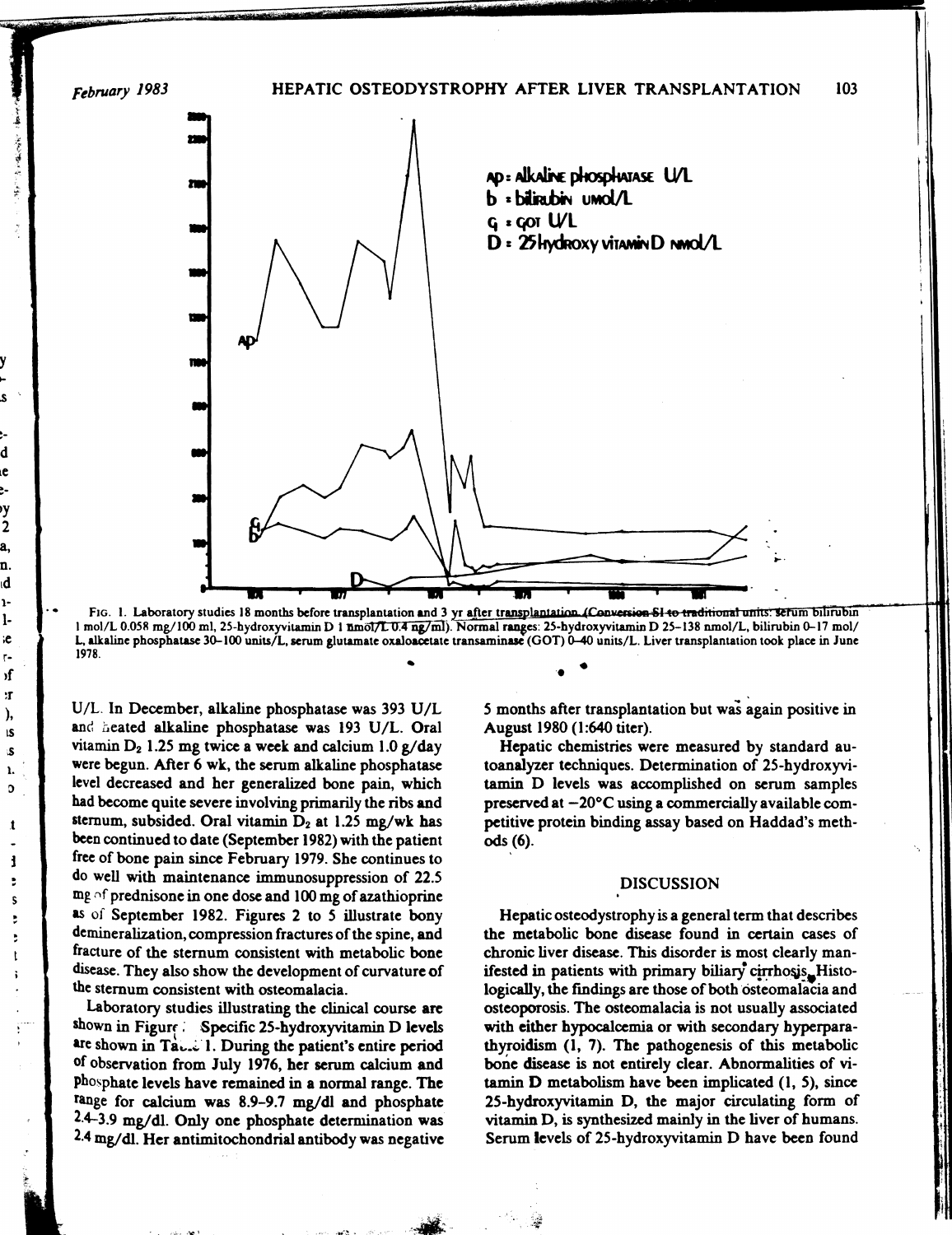*Vol.* 78. *No.2. 1983* 

104 WEA VER *et al.* 



FIG. 2. Lateral chest x-ray June 1978 prior to transplantation showing a structurally normal sternum and demineralization of the spine.

to be reduced in some patients with severe primary biliary cirrhosis with the bone lesions of hepatic osteodystrophy (5) and normal in some others (I). Possible reasons for decreased 25-hydroxyvitamin D levels are decreased hepatic 25-hydroxylation of vitamin D, malabsorption of vitamin D, and increased urinary losses of vitamin D or of its metabolites (8, 9).

Studies have demonstrated that the osteomalacia associated with hepatic osteodystrophy does respond to vitamin D therapy in some instances (1-5). Skinner *et al.* (5) found that serum 25-hydroxyvitamin D concentrations could be raised if large doses of vitamin D were provided with monthly intramuscular injections. Most studies have suggested that patients with primary biliary cirrhosis are capable of making at least some 25-hydroxyvitamin D from very large parenteral doses (10).

Low serum levels of 25-hydroxyvitamin D were present in t. patient before hepatic transplantation. This occurred despite the oral intake of 1.25 mg of vitamin  $D<sub>2</sub>$  daily for 18 months. With progression of the liver disease, she began to develop bone pain 2 months before transplantation. At this time her serum vitamin D level was 22.5 nmol/L (normal 25-138). A single parenteral dose of vitamin  $D_2$  was given shortly before orthotopic liver transplantation (11, 12).

The state of the state of the state of the state of the state of the state of the state of the state of

No supplemental vitamin D was administered in the immediate posttransplantation period. Three months after transplantation. at the time of development of severe bone pain and vertebral collapse. serum 25-hydroxyvitamin D levels continued to be low (Fig. 1 and Table I).

When bone pain developed 3 months after transplantation, 1.25 mg of vitamin  $D_2$  given orally twice weekly led to relief of bone pain and lowered serum alkaline phosphatase levels. Six weeks after concluding a course of vitamin  $D_2$  1.25 mg, twice weekly, the 25-hydroxyvitamin D level remained low even though clinical improvement was apparent (Table 1).

This patient's bone symptoms may have been in part due to osteoporosis, but the severe clinical manifestations of rib and sternal pain, the apparent response to vitamin D, as well as the deformity which developed in the sternum, suggest that the osteomalacia of hepatic osteodystrophy played a major role in this patient's bone disease. Bone biopsies are not available to confirm this.

The bone disease in this woman was undoubtedly multifactorial. She took antacids before and after the transplantation. Antacids may cause phosphate malabsorption which can then lead to osteomalacia (13). However, her serum phosphate levels were normal repeatedly,



FIG. 3. Lateral chest x-ray December 1978 showing compression. fractures of the spine.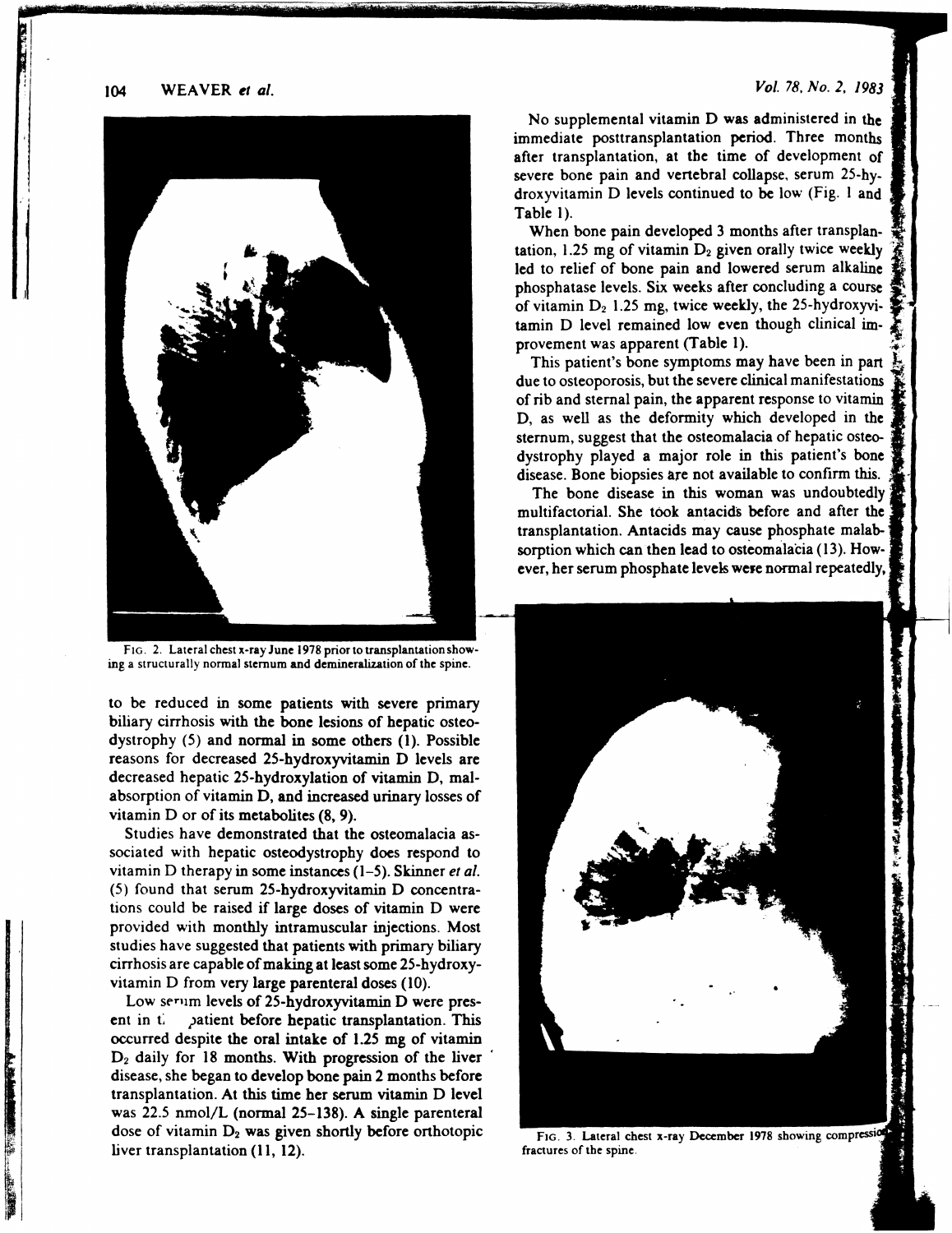**実の気味にする味です。** 

Ã ୁ



FIG. 4. Lateral chest x-ray March 1979 showing healed stemal fracture and increased curvature of the stemum.

wi, one exception of a value of 2.4 mg/dl, so that oste malacia solely due to antacid ingestion seems unlikely, but it may have been a contributing factor.

The exact role of vitamin D metabolites in the mineralization of bone is not known (14). Normal levels of 1-25 dibydroxyvitamin D have been reported in patients with osteomalacia (15). Since 25-hydroxyvitamin D is the major circulating form of vitamin D, a vitamin D depleted state was present before transplantation, as documented by low 25-hydroxyvitamin D levels done on<br>free serum samples retrospectively (Table 1). This mount  $\frac{1}{\sqrt{5}}$  serum samples retrospectively (Table 1). This may have been due to malabsorption and possible decreased 25-hydroxylation. Use of Questran may also have contributed to the loss of vitamin D by binding vitamin D and interrupting the enterohepatic circulation of vitamin D. Postoperatively the patient had a prolonged hospitalization with absent sun exposure, and vitamin D stores Were not reph' .' pharmacologically. Corticosteroid therapy may also alter vitamin  $\tilde{D}$  metabolism and lead to depressed 25-OH vitamin D levels (16) by metabolism  $^{6}$   $^{125}$  dihydroxyvitamin D (17, 18) to a more polar, biologically inactive metabolite. These effects on vitamin D metabolism may then lead to decreased intestinal  $Ca^{++}$  absorption (17, 18).

This patient's course suggests that patients who might not ordinarily survive their liver disease to develop hepatic osteodystrophy, if treated with liver transplantation may develop severe bone complications. This complication might be prevented if careful attention is paid to vitamin D treatment. In those patients on corticosteroids vitamin D therapy may also improve or delay bone changes seen with glucocorticoid-induced osteopenia (19).



FIG, 5. Lateral chest x-ray January 1981 showing increased mineralization of the spine (healed stemal fracture and stemal curvature similar to March 1979).

TABLE 1 25-Hydroxyvitamin D Levels

|  |                  | 25-Hydroxyvitamin D<br>$(n = 25 - 138 \text{ nmol/L})$ |
|--|------------------|--------------------------------------------------------|
|  | September 1977   | 17.5                                                   |
|  | January 1978     | 7.5                                                    |
|  | March 1978       | 22.5                                                   |
|  | September 1978   | 25                                                     |
|  | January 1979     | 30                                                     |
|  | March 1980       | 70                                                     |
|  | August 1980      | 55                                                     |
|  | February 1981    | 70                                                     |
|  | <b>July 1981</b> | 156                                                    |

 $\begin{array}{|c|c|c|c|c|}\hline \textbf{...} & \textbf{...} \end{array}$